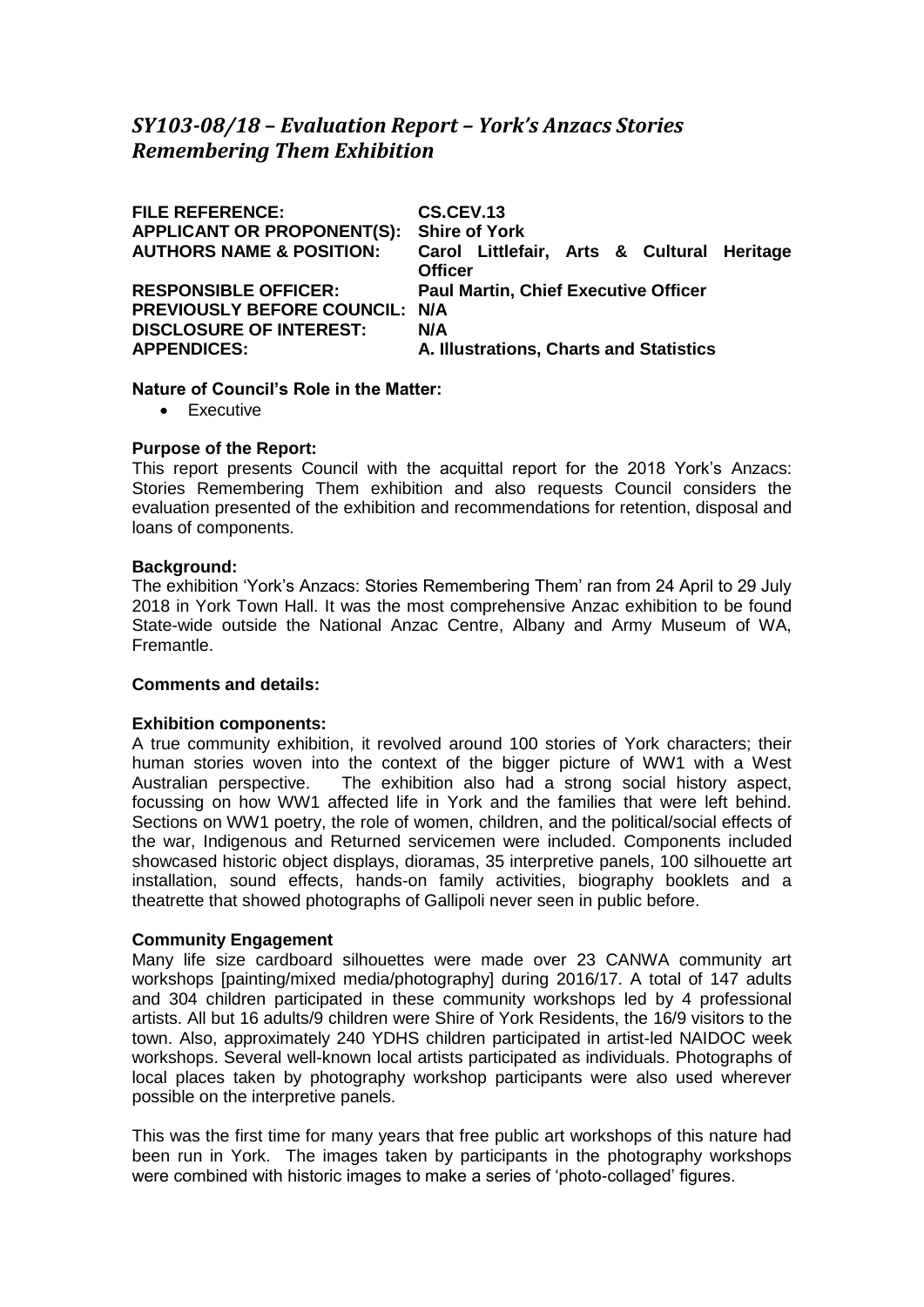Prior to the exhibition, in 2017 the photo-collaged figures 'popped up' in shops and businesses around town, stimulating interest in the project and contributing to Anzac Day events in York in that year. This 'pre-showing', helped immensely to draw out information and photographs from local people about their Anzac ancestors.

Through staff and volunteer researchers, numerous contacts were made over the preceding 4 years with local families and descendants of York's Anzacs.

#### **Volunteer input**

Neville Browning OAM, the well-known military historian and author, was a volunteer consultant for military aspects of the exhibition. Approximately 20 volunteers [3 skilled/17 unskilled] gave thousands of hours of research, exhibit preparation, set-up and takedown, evaluation surveys and lunchtime roster duties to keep the exhibition open at weekend lunchtimes when the Visitor Centre is not staffed. One volunteer was available for group guided tours Friday-Monday inclusive. Officers also contributed many hours of volunteer preparation and research time.

Volunteers were formally thanked at the Launch and a Morning Tea in June.

For grant purposes, professional volunteer time is generally calculated at a minimum of \$80 per hour, skilled/trained volunteers at \$35 per hour and unskilled labour at \$25 per hour. The hours of volunteer labour are very conservative estimates over the period 2014-18.

## **Target markets:**

The exhibition aimed to draw the community of York together and also to provide a high quality attraction for visitors over the traditionally quieter winter months.

That the aims succeeded was borne out by the visitor comments book. A few examples:

*"What a beautiful way to remember those fallen soldiers. You can feel the community spirit that made this thought provoking exhibition possible."*

*"An exhibition of 'capital city' standards – top class - so well thought out."*

*"The most fabulous Anzac Exhibition I have ever seen."*

External target markets were primarily:

- Family audiences especially Perth families who come to York for a 'day trip'
- The 25-40yo age bracket that come to York attracted by the atmosphere of the town but not necessarily interested in history; they expect a high quality experience
- Older demographic who are generally interested in history 40+ year olds [includes special interest groups, genealogical/historical/ military societies etc
- Grey nomads / international travellers wanting to experience 'the real Australia'
- Schools the exhibition was designed to optimise opportunities to fulfil the WA History Curriculum, especially suitable for the Investigating WW1 Depth Study for Year 9 but can be used by all years.

Indicators from social media reviews and analysis of the comments book indicate that there was good reach to all the above markets apart from schools. The exhibition was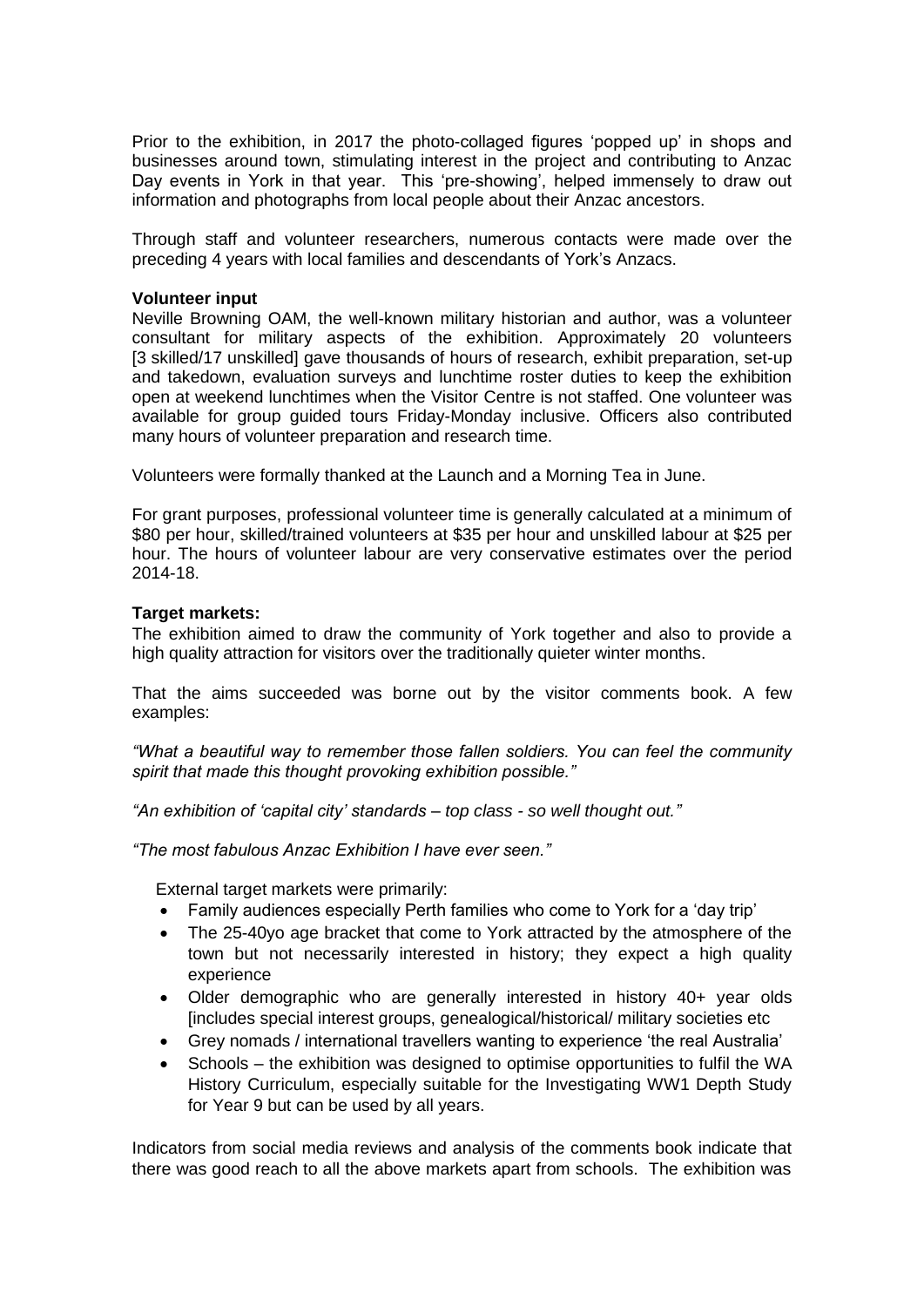well used by the local York and Northam schools but take-up was poor by schools otherwise.

Discussion with local teachers suggested that schools did not have early enough notice of the exhibition and its content [details were sent the preceding term] in order to plan ahead for excursions to fit the curriculum for Year 9s as even one year ahead is often required for excursions at that Year level, who generally have fewer excursions than primary school year levels.

## **Publicity methods:**

Paid print advertising:

The exhibition was advertised in the Anzac Day Liftout in the West Australian and one advertisement was placed in the April issue of York Community Matters.

#### **Social media:**

Social media advertising and posts [average once per week] were undertaken both on the Shire's general Facebook page and a new special 'event' Facebook page for the exhibition created in April 2018.

The event Facebook page reached 31.6 thousand people and was liked 439 times. This compares well with the general Shire Facebook page that has been in operation for 8 months and has 492 Likes [reach unknown].

24% of those who liked or interacted with the event page were women and 73% of the total people lived in the Perth Metro area.

The event itself has been shared on a number of history pages and special interest groups in WA however many special-interest groups are 'closed' [members-only] groups so it is not possible to see comments posted, although anecdotal evidence from personal contacts indicates only favourable comments.

More frequent posting occurred towards the end of the 3 month period and appeared to generate more interest, which would suggest for future events it would be good to increase coverage to at least 1 post per day for the lead-up and entire length of the event.

Examples of Facebook posts are included in Appendix A.

- Free Media coverage and unpaid advertising:
- Direct email information packs were sent to all schools and seniors groups within 100k radius of York, also RSL WA, Guides and Scouts WA.
- Coverage on May front page of the local monthly newspaper, the York Community Matters.
- Good publicity as part of the National Trust organised Heritage Festival of Western Australia which runs from mid-April to mid-May each year, being both in a printed booklet and on their website.
- Listed in the Museums Australia e-newsletter several times.
- Reviewed by the Royal Historical Society of Western Australia, in the June issue of the 'HistWest' magazine.
- Listed on the Tourism WA Events website Experience Perth.
- A reporter from ABC Midwest attended the Launch and wrote a feature article about the exhibition which can be seen on:
- [http://www.abc.net.au/news/2018-04-26/old-cigarette-tin-holds-national](http://www.abc.net.au/news/2018-04-26/old-cigarette-tin-holds-national-treasure/9696420)[treasure/9696420](http://www.abc.net.au/news/2018-04-26/old-cigarette-tin-holds-national-treasure/9696420)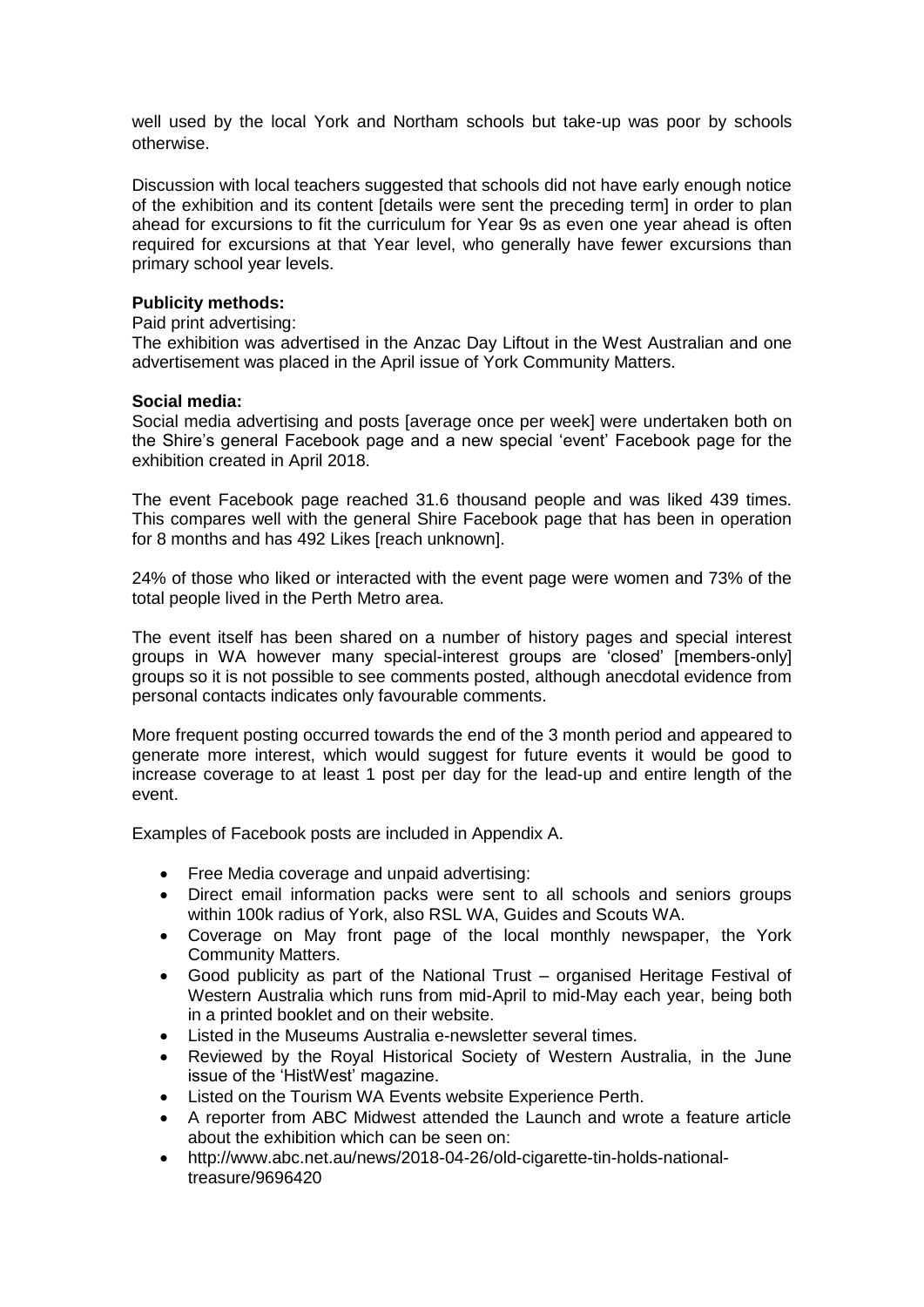• The Avon Gazette ran a large feature article with a front page 'taster' and colour photographs about Indigenous servicemen in relation to NAIDOC week 2018.

## **Evaluation:**

The following methods were used to evaluate the effectiveness of the exhibition:

### **Direct conversation with visitors by staff and volunteers:**

The strongest trend emerging was the general preconception of poor standards in the country. Many times, visitors expressed their astonishment at the exceptionally high quality of the exhibition and the fact that they 'weren't expecting' something of such high standards 'out here'. Social media reviews went some way to dispelling this but actively marketing to combat this perception of regional areas is a factor that needs to be considered in future events. Hopefully the exhibition will have assisted in developing public perception of York as a place of high quality experiences.

Volunteers also reported recurring very positive comments about the community effort involved and surprise at the large scale of the exhibition. They reported that the most popular exhibits appeared to be the theatrette film show/McCarthy VC/Returned Soldiers showcase/Western front diorama with sound effects/and for children/families, the 'build your own dugout' with 'feel the weight of rifle' hands-on activity.

## **Visitor comments book analysis:**

Adjectives and feelings expressed within the comments were grouped by type to understand the affective response of visitors. Most frequent were adjectives that emphasised the overall quality and positive impression of the exhibition. The thanks, expressions of tributes to Anzacs and comments that expressed how emotionally moving visitors found the exhibition are indicators of the successful transmission of messages inherent in the exhibition. York as a Town/Shire was praised in a general sense of appreciating its heritage as well as for holding/organising the exhibition. Also featuring strongly was an appreciation of the community effort. There were very few negative/critical comments and most of these related to low lighting [necessary for conservation reasons] and label lettering size [16 point was the minimum used].

## **Observation and tracking surveys:**

The purpose of tracking surveys is to find out what exhibits within an exhibition are attracting or holding the visitor's attention and whether visitors are following the designer's intended route. Selected persons are discreetly observed and their route through the exhibition marked on a layout plan. Where, and the time they stop to pay attention to an exhibit is noted. For the purpose of this survey 67 'stopping points' or individual exhibits were possible, including showcases, interpretive panels, dioramas, rest/hands-on activity area, theatrette. As there were so many silhouettes these were not included.

14 detailed tracking surveys were undertaken, so the results are a 'snapshot' of visitor behaviour, however random observation tended to back up these findings.

Visitors moved around the exhibition by walking clockwise around the wall-placed exhibits, with occasional forays into the centre of the room. The average time spent was 27 minutes and the average number of stopping points was 20.3. Paying attention [by reading /examining closely] to one-third of exhibits is the norm within any exhibition, which for this exhibition would be 22.3; however as aforementioned the 100 silhouettes were not included so 20.3 correlates well with the norm. The exhibit with most 'attracting power' was the large map, over half of visitors changed their pathway to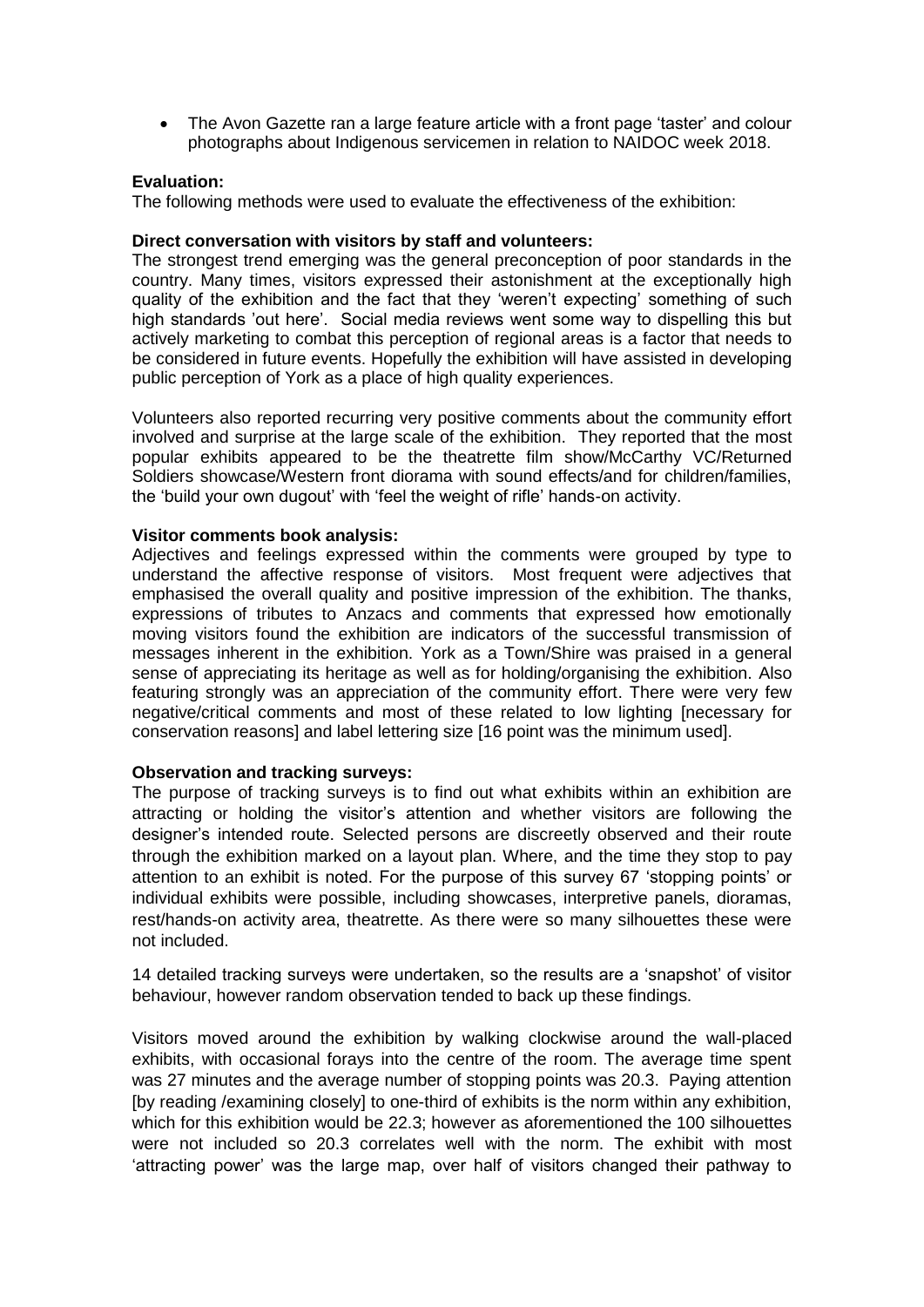examine this. The exhibit with the most 'holding power' [ie held visitors' attention longest] was the Returned Soldiers showcase. This contained a somewhat macabrelooking artificial arm and hand and poignant literature and was placed towards the end of the exhibition. The diorama with the most holding power was that of the 'Desert Campaign'. Only three families with children were tracked; these used the handson/rest area for 7, 20 and 23 minutes respectively.

## **Post-It survey**

Visitors were invited to comment about exhibits by sticking post-its to exhibit showcases and panels in order to gain feedback about individual exhibition components. Notices and volunteers encouraged 'tell us what you think'.

General comments correlated almost exactly with the finding of the comments book; praise and thanks for the exhibition/Lest we Forget tributes/remarks emphasising how moving or thought provoking proved most frequent.

The most comments about components were praise for the theatrette film show and the Western Front diorama, mentioning the sound effects in both aspects. [The film show included haunting music and the Last Post played at exit]. These comments correlated with volunteers' observations.

## **Spinoffs from the project**:

• *Positive PR and goodwill generated towards York in general.*

This is possibly the principal benefit of the exhibition although the most difficult to quantify.

Volunteers reported recurring very positive comments about the community effort involved and that visitors were strongly impressed by the high quality of the exhibition, many times in marked contrast to their expectations.

Analysis of the visitor comments book confirmed that, as is well known within exhibition studies in general, visitors who have a positive and memorable experience at an attraction are likely to generalise that experience to the whole town/area; the converse is equally true.

There were many comments praising York, the Shire for organising the exhibition, York's preservation and honouring of heritage and the heritage values of the Town Hall itself.

#### Examples:

*"Beautiful town"*

*"Amazing and moving exhibition"*

*"A fitting tribute to bravery and selflessness, Well done York".*

*"This display is such a respectful memory of your town and the honour of those who fought. Excellent. So pleased to be able to visit. Thank you".*

• *Significant donations of objects resulting from the exhibition.*

High standard exhibitions engender public confidence and trust in Local Government museums as repositories where treasured heirlooms are valued and cared for in perpetuity.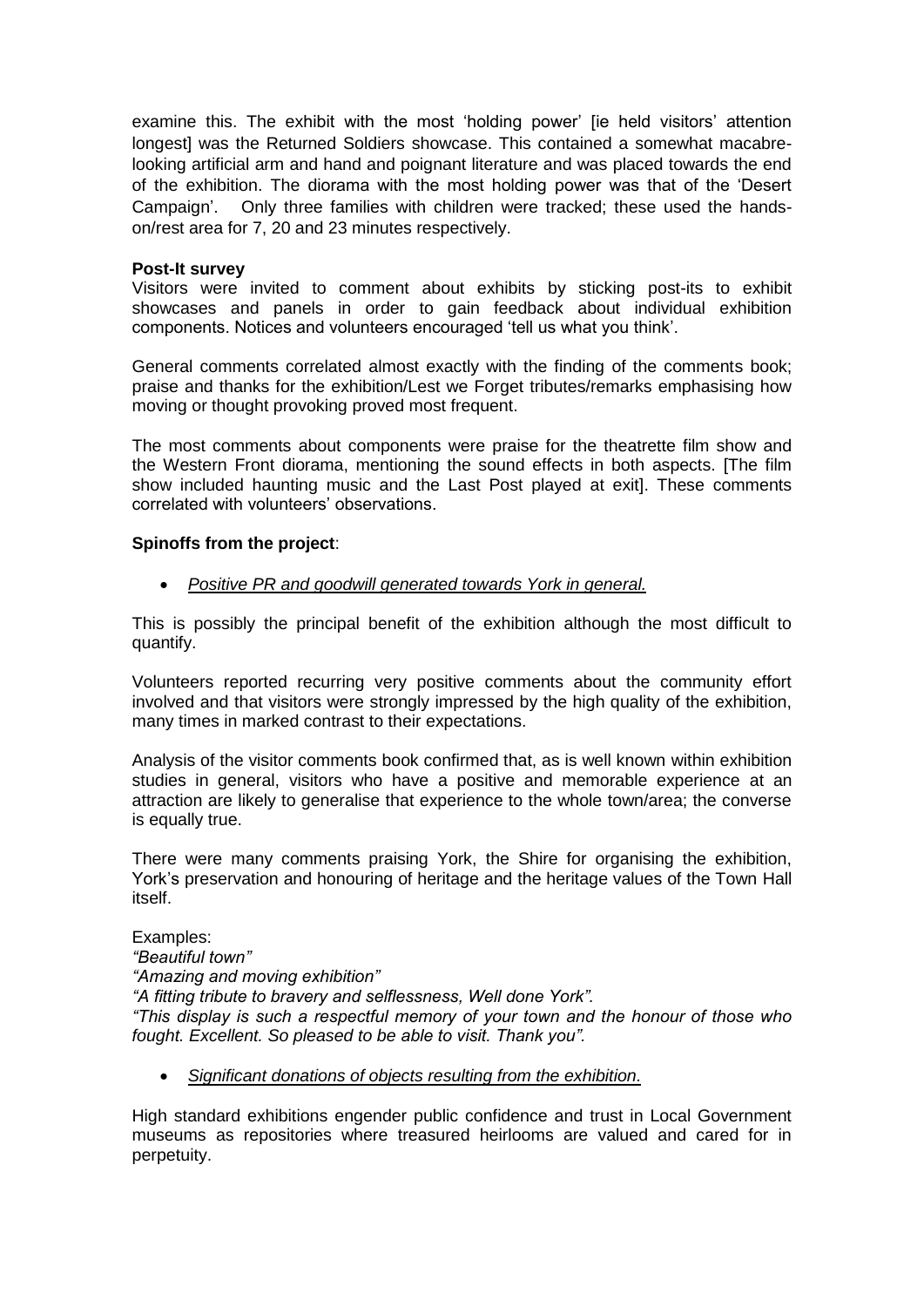Already much material has added substantially to the Residency Museum's collection of local history information and images. 71 unique, nationally significant Gallipoli photographs taken by local Anzac Lionel Sargent were donated to the Museum by the Sargent family and recently a very significant donation of civic importance, the commemorative trowel presented to Mayor William Dinsdale on the laying of the Foundation Stone to the first Council Chambers [now Barclay Books]. This was an unprompted gift by Eastern States members of the Dinsdale family as a direct result of the featuring of Anzac Harold Dinsdale and the liaison with the family undertaken by the Curator.

The Curator is also currently in discussion with other potential donors.

• *Research generating knowledge.*

Extensive research resulted in a huge new body of knowledge about York's Anzac story. 646 servicemen with links to York, and one nurse, were identified, far in excess of those on the York War Memorials.

The National Archives of Australia expressed interest in having the 'York's Anzacs' Exhibition as a project partner including a web link to their 'Discovering Anzacs' website, a considerable acknowledgement of the research undertaken as there are only two other small-organisation project partners; most partners are far larger national/international organisations such as the Imperial War Museum. However, this is another huge undertaking in itself and current staffing levels do not allow for such a major follow-up project at the present time.

Immediate and local use of the information is however possible, such as the identifying of five names of WW1 servicemen for the purpose of road naming in the Talbot area, through the Shire's Honours Reference Committee.

• *Other Community uses for images generated by the project resulted*

Photographs taken by participants during the photography workshops were used on interpretive street wastebins for Avon Terrace and the York CBD.

Details from the silhouette artworks were used as light projections during the 'YorKids' weekend.

Both of these uses have contributed greatly towards community pride and sense of place.

## **Retention and disposal of exhibition components**

- Loaned historic objects, showcases and diorama props have been returned to their owners.
- Existing Museum showcases have been returned to the Museum or storage at the Shire Depot.
- The \$10,000 high security state-of-the-art 'Remembering Them' showcase has been installed in the Residency Museum, as per the grant conditions.
- The 'Remembering Them' 5 freestanding panels [in theatrette] have been packed and stored for future re-use at old Infant Health Centre.
- The 35 interpretive panels have been packed and stored for future re-use old Infant Health Centre.
- The 5 large interpretive backdrops have been packed and stored at old Infant Health Centre.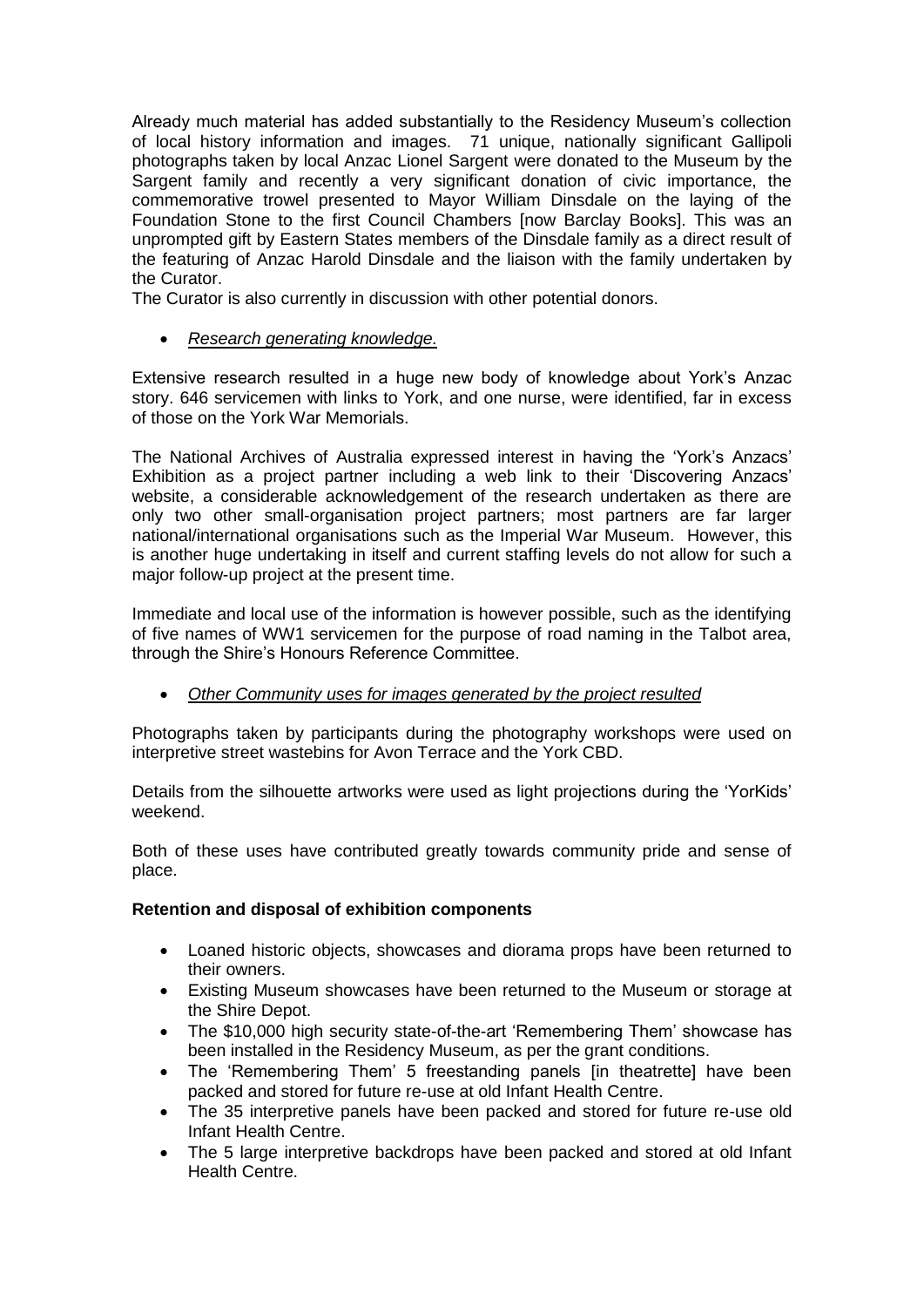- The 35 doors for panels are stored at the Shire Depot.
- All silhouettes are packed and stored at old Infant Health Centre.
- TV/sound effects packed and in storage.

**Requests for loans of materials** in the immediate/short term:

- A local business has requested 6 silhouettes [5 painted/1 photographic] for display during late October/early November to coincide with Remembrance Day
- York RSL has requested the set of 5 Remembering Them panels, 2 x interpretive panels plus doors and 4 x silhouettes[painted/photographic] for empty shop displays around their 100<sup>th</sup> commemorations in October/November, also to coincide with Remembrance Day
- TravelTree travel agents through Neville Browning OAM have requested the set of 5 Remembering Them panels and 3 photographic silhouettes for display on a cruise ship during January 2019 'Cruise of Remembrance Fremantle-Albany, MV Astor'
- The Army Museum of WA has requested photographic silhouettes for either loan, or donation if not wanted to be retained by the Shire of York.
- Preliminary discussion with the Curator of the Bilya Koort Boodja Centre in Northam has indicated that the Indigenous servicemen exhibition components could form a small temporary loan exhibition around Anzac/Remembrance Day highlighting the WW1 role of Ballardong Noongar men from York

In the longer term, very limited storage space constrains retention of material.

#### **Recommendations for retention:**

- Retain the set of 5 Remembering Them panels freestanding, content versatile [overviews of WW1 with 3 WW1 Poets] for re-use
- Retain the 35 interpretive panels with a set of 10-12 doors for re-use as small, foyer-size exhibitions. This will provide 3-5 years of small Anzac exhibitions in any venue as required; 5 years is likely to be the maximum physical lifespan of panels/photo silhouettes.
- Retain examples of photographic and photo-collaged silhouettes for re-use;
- Re-use the large map/knitting woman backdrops as showcase backdrops in the Residency Museum.
- Retain not more than 5 painted silhouettes as examples of local artist's work, with the artist's agreement.
- Retain and re-purpose the TV and sound effect equipment for interpretive purposes in the Residency Museum.

#### **Recommendations for Disposal:**

Officers propose that the remaining materials be gifted to organisations such as the Army Museum, the RSL and/or the Bilya Koort Boodja Centre in Northam. In addition, the painted silhouettes could be offered to the artists and loans could be arranged with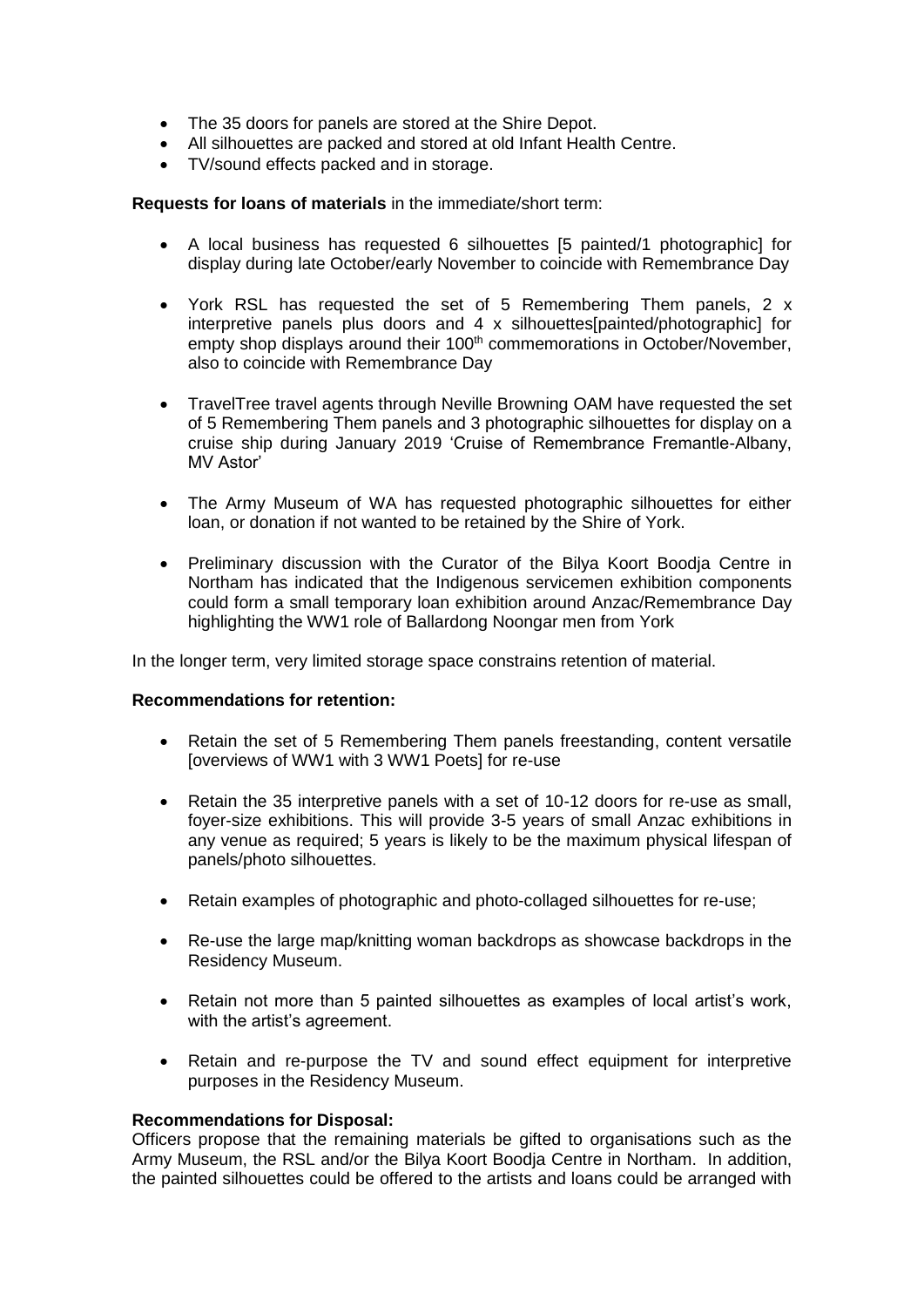those who have expressed interest, increasing the life of the exhibition and the profile for the Shire.

Officers have sought advice from the Department of Local Government and as the exhibition materials are considered 'property' of the local government in accordance with the *Local Government Act 1995*, Section 3.58 *Disposing of Property* could apply. However, Regulation 30(3)(a) of the *Local Government (Functions and General) Regulations 1996* states:

*A disposition of property other than land is an exempt disposition if —*

*(a) its market value is less than \$20 000.*

As the value of the materials proposed to be disposed of does not exceed \$20,000, the above regulation applies.

## **Options:**

Council could choose to dispose of the materials in accordance with the recommendations outlined above. However, in order to ensure an equitable disposal process, officers are recommending that expressions of interest are sought publicly and Council authorises the Chief Executive Officer to determine the terms of the disposal and/or loan of materials.

Alternatively, Council could choose not to dispose of any of the materials and place them in storage. However as outlined above, limited storage space means that the materials may not be adequately preserved.

## **Implications to consider:**

### • **Consultative**

Information about the exhibition and workshops was disseminated through the Shire and Visitor Centre websites and social media pages

- articles included in the local newspaper pre and post event
- active engagement with Early Years Hub, York District High School, York Child Care Centre, Balladong Lodge Seniors, Senses York [people with disabilities], York Men's Shed
- working collaboratively with York Community Resource Centre and the York Society to program art workshops
- working collaboratively with The York Festival to include art workshops in the Festival programme
- Officers attended specialist history group meetings such as WA Genealogical Society to liaise with researchers/descendants about the forthcoming project

Department of Local Government Sport and Cultural Industries.

• **Strategic**

The exhibition met identified actions in the Corporate Business Plan to;

- Fund from existing budgets, economic development including tourism, marketing, and events.
- Continually develop positive working partnerships between the Shire and the community built around particular projects
- Strengthen the capacity of the Shire administration to undertake and deliver projects, work collaboratively with the community, and understand and meet strategic issues and challenges.

The exhibition fulfilled the following Strategic Community Plan goals: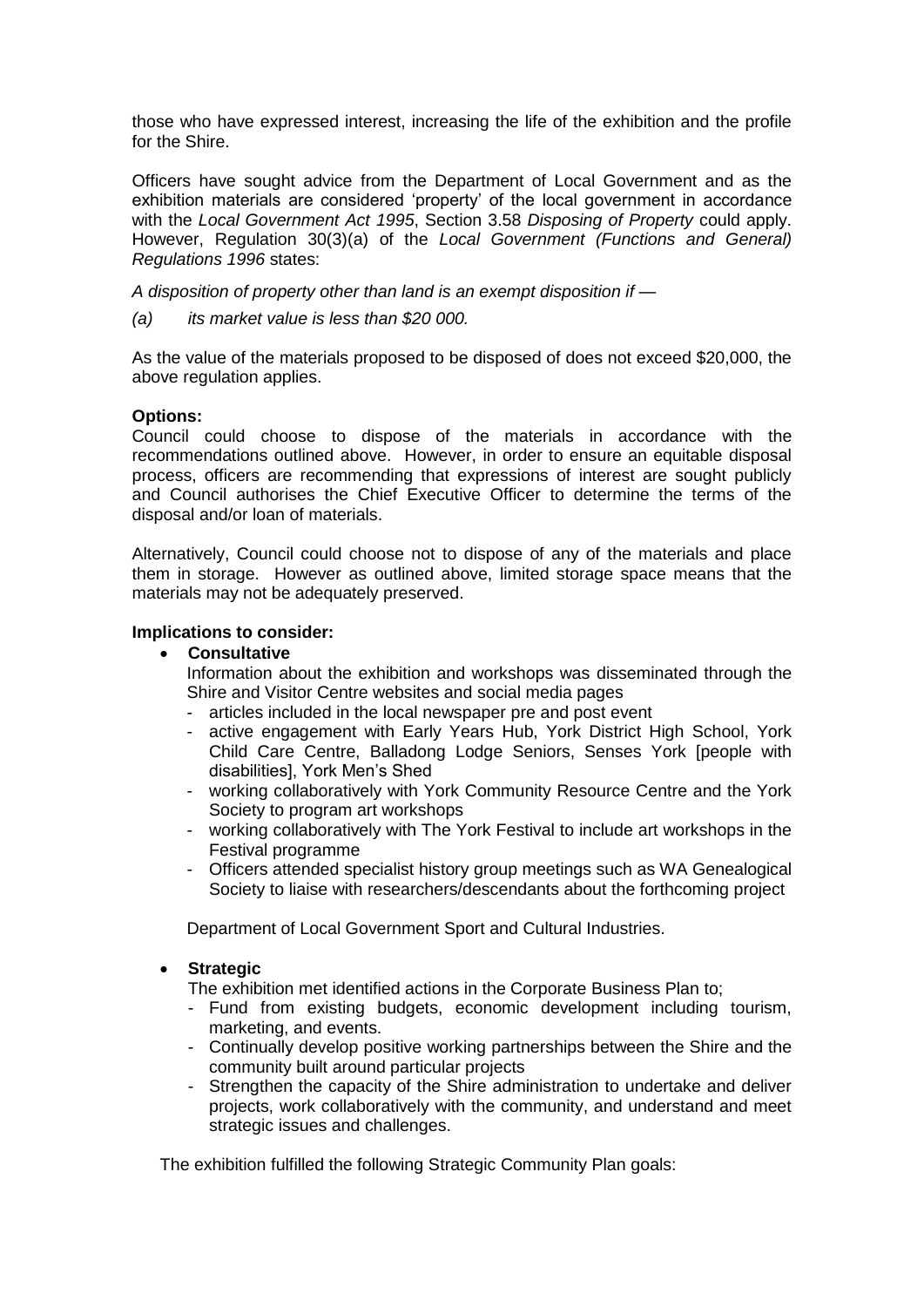- **Social**
	- Strengthen community interactions and a sense of a united, cohesive and safe community.
	- Build and strengthen community, culture, vibrancy and energy and
	- Strengthen the Cultural and Historical Significance of York
- **Economic**
	- Value, protect and preserve our heritage and past. Within the objective: Support York as a Regional Place to Visit
	- Build tourism capability through events, arts, history, walkways, and cultural experiences.

The exhibition proved successful in its aims to attract visitors to York over the traditionally quiet winter period, when a need for free family friendly activities has been identified.

300 attended a launch event on 24 April. Opened by Hon. Christian Porter, this showcased York, helped to build the Shire's relationship with the local MP and brought many bookings for accommodation in the town. 850 visitors saw the exhibition on 25 April.

May visitor numbers as manually recorded by the York Visitors Centre [situated in the Town Hall foyer] show an increase of 86% on May 2017 with a noticeable increase in visitation on Wednesdays, Thursdays and Fridays, as compared to 2017 [also manually recorded]. There were no other major events in York during May.

In June, an automated Visitor centre door counter was installed; this gave a marked difference [4546 or 194% increase on 2017] to the manual count [2134 or 38% increase on 2017] of visitor numbers. It is likely that a true number is similar to the May 86%/July89% but the changeover in system has made this difficult to assess; an average of the two counts is 116%. During June, Tuesdays Thursdays and Saturdays showed a marked increase in visitor numbers compared to 2017, however other days had slightly lower numbers. The only major event was the 'Yorkids' family fun weekend on 2-3 June. School holidays took place in June.

July [automated count] figures showed an 89% total visitor increase compared to July 2017 [manual count]. There were no other major events in York during July. There was a very marked increase in visitor numbers on Saturdays, although other days had lower numbers than 2017.

# • **Policy related**

Nil

• **Financial**

The Shire of York through its Residency Museum received an Anzac Local Centenary Grant of \$31,287 [ex gst] administered through the office of Christian Porter.

This was supplemented by a CANWA catalyst grant of \$13,074 for community arts workshops, and a Lotterywest Anzac grant of \$5425 for the audio-visual elements of the exhibition. Approximately \$16,000 of in kind support was given by the Remembering Them project [a collaboration between the WA Museum, Museums Australia WA, Lotterywest and the Royal Historical Society of WA]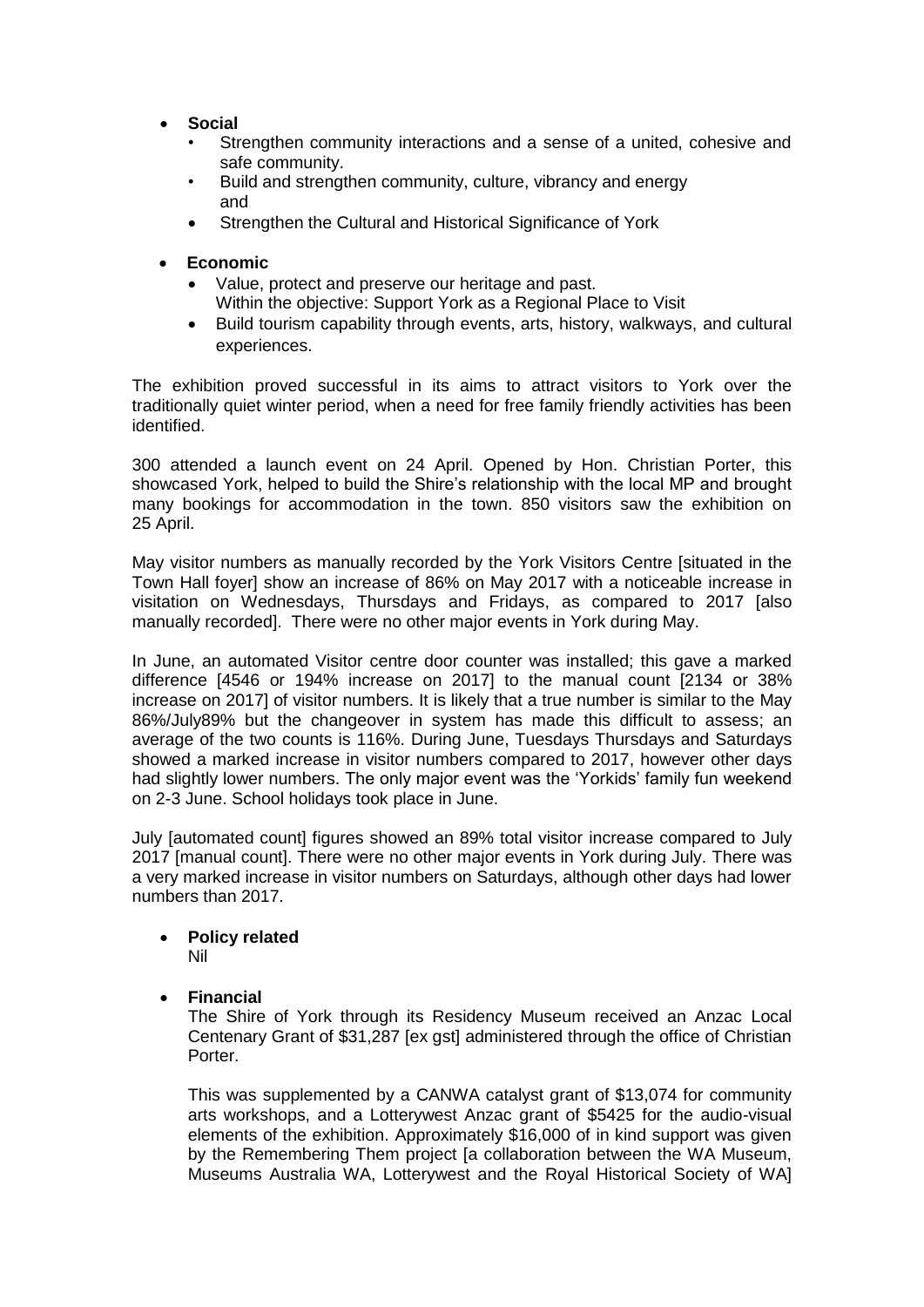which included a state-of-the-art high security showcase valued at \$10,000, research assistance and design and supply of 5 graphic panels. The Shire of York contribution was composed of \$3659.90 of purchased goods and services supplemented by \$9548 being extra hours of staff time for the Residency Museum Curator and technical assistance by the Buildings Maintenance Officer for exhibition prop construction, set-up and takedown. In kind support through use of York Town Hall is calculated at \$16,089 at standard fees and charges rates of \$173 per day. Small in kind sponsorships were given by a number of local organisations and businesses, showing the support by the local business community.

The Anzac Local Centenary Grant, CANWA and Remembering Them grants have all been acquitted. The Lotterywest grant forms part of the larger Anzac grant which will be acquitted on completion of conservation of the Town Hall Honour Board in November.

| <b>Item</b>                                                                              | Anzac<br>Local<br>Centenary<br>Grant | Community<br><b>Arts</b><br><b>Network</b><br>Grant | Remem-<br>bering<br><b>Them</b><br>Project | Lottery-<br>west<br>Grant | York   | Shire of Volunteer<br>Labour | <b>Business</b><br>Sponsor-<br>ship | <b>TOTAL</b> |
|------------------------------------------------------------------------------------------|--------------------------------------|-----------------------------------------------------|--------------------------------------------|---------------------------|--------|------------------------------|-------------------------------------|--------------|
| Exhibition logo and branding                                                             | 1,989                                |                                                     |                                            |                           |        |                              |                                     | 1,989        |
| Silhouettes - design, supply<br>& freight                                                | 17,376                               |                                                     |                                            |                           |        |                              |                                     | 17,376       |
| Artists Fees, travel/accom for<br>community workshops                                    |                                      | 10,348                                              |                                            |                           |        |                              |                                     | 10,348       |
| Venue Hire and Materials                                                                 |                                      | 2,287                                               |                                            |                           | 16,239 |                              | 1,350                               | 19,876       |
| Showcase                                                                                 |                                      |                                                     | 10,000                                     |                           |        |                              |                                     | 10,000       |
| Panels and Banner                                                                        |                                      |                                                     | 5,500                                      |                           |        |                              |                                     | 5,500        |
| Image rights                                                                             | 1,954                                |                                                     |                                            |                           |        |                              |                                     | 1,954        |
| Graphic Panels and<br>backdrops                                                          | 4,225                                |                                                     |                                            |                           |        |                              |                                     | 4,225        |
| Hardware and fittings                                                                    | 5,531                                |                                                     |                                            |                           |        |                              |                                     | 5,531        |
| Audiovisuals                                                                             |                                      |                                                     |                                            | 5,425                     | 1,291  |                              |                                     | 6,716        |
| <b>Promotion and Media</b>                                                               |                                      |                                                     |                                            |                           | 3,874  |                              |                                     | 3,874        |
| Staff Time - cleaning,<br>curatorial, labour                                             |                                      |                                                     |                                            |                           | 9,548  |                              |                                     | 9,548        |
| Professional<br>Research/curatorial services<br>$(2,000$ hrs)                            |                                      |                                                     | 500                                        |                           |        | 160,000                      |                                     | 160,500      |
| Skilled Labour (3,000 hrs) -<br>construction, research,<br>object handling, guided tours |                                      |                                                     |                                            |                           |        | 105,000                      |                                     | 105,000      |
| Unskilled Labour (1,000 hrs) -<br>Set-up & pack down,<br>transport, invigilation, launch |                                      |                                                     |                                            |                           |        | 25,000                       |                                     | 25,000       |
| Miscellaneous                                                                            | 213                                  | 439                                                 |                                            |                           |        |                              |                                     | 652          |
| <b>TOTAL</b>                                                                             | 31,288                               | 13,074                                              | 16,000                                     | 5,425                     | 30,952 | 290,000                      | 1,350                               | \$388,089    |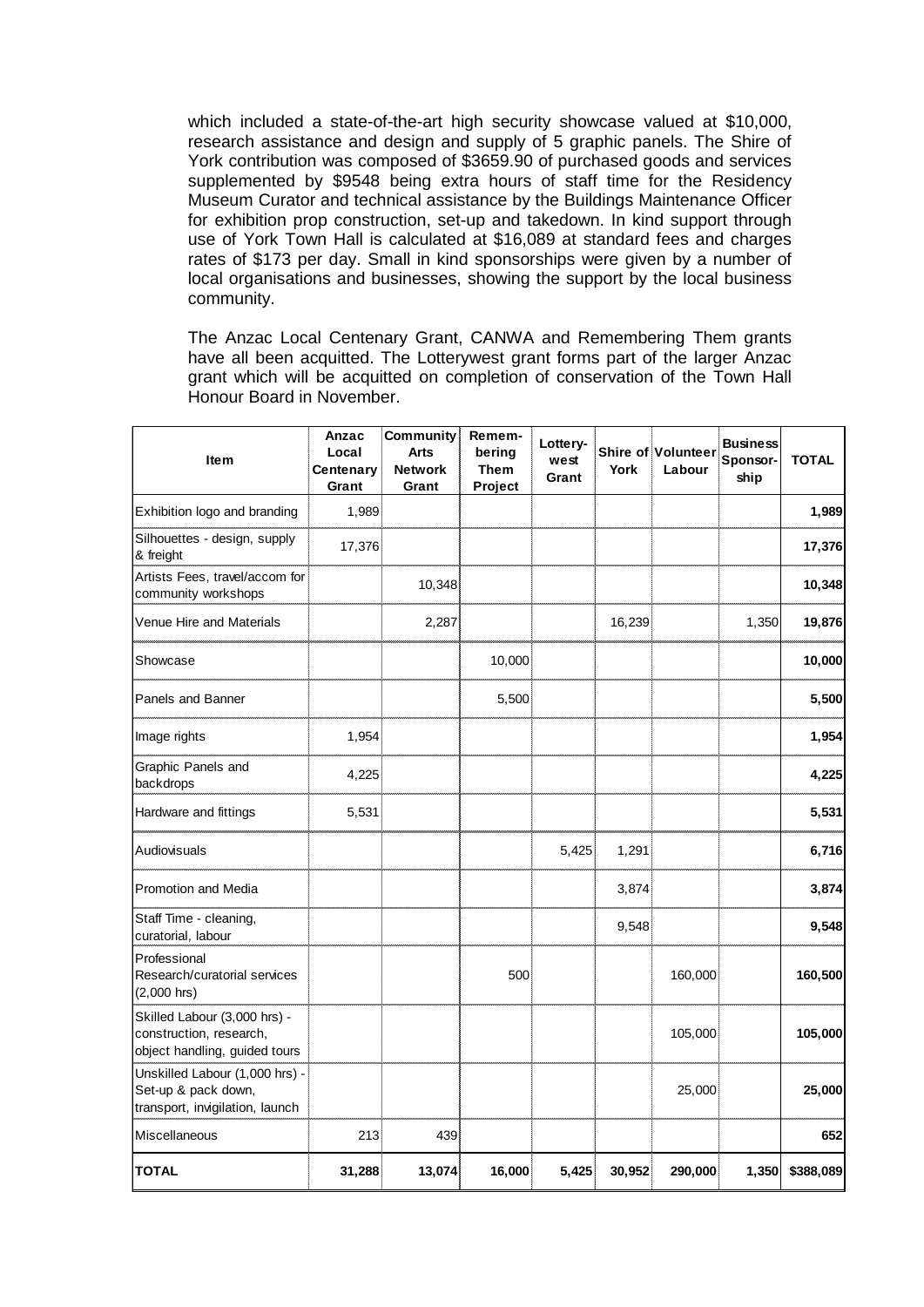Apart from the branding logo and an advertisement which was professionally designed, all graphic design work was undertaken in-house by the Arts & Cultural Heritage Officer, eliminating design fees normally associated with exhibition production, a saving at a conservative estimate of approximately \$18,500.

## • **Legal and Statutory**

## *Local Government Act 1995*

## *3.58. Disposing of property*

## *(1) In this section —*

*dispose includes to sell, lease, or otherwise dispose of, whether absolutely or not;*

*property includes the whole or any part of the interest of a local government in property, but does not include money.*

- *(2) Except as stated in this section, a local government can only dispose of property to —*
	- *(a) the highest bidder at public auction; or*
	- *(b) the person who at public tender called by the local government makes what is, in the opinion of the local government, the most acceptable tender, whether or not it is the highest tender.*
	- *(3) A local government can dispose of property other than under subsection (2) if, before agreeing to dispose of the property —*
		- *(a) it gives local public notice of the proposed disposition —*
			- *(i) describing the property concerned; and*
			- *(ii) giving details of the proposed disposition; and*
			- *(iii) inviting submissions to be made to the local government before a date to be specified in the notice, being a date not less than 2 weeks after the notice is first given;*
			- *and*
		- *(b) it considers any submissions made to it before the date specified in the notice and, if its decision is made by the council or a committee, the decision and the reasons for it are recorded in the minutes of the meeting at which the decision was made.*
- *(4) The details of a proposed disposition that are required by subsection (3)(a)(ii) include —*
	- *(a) the names of all other parties concerned; and*
	- *(b) the consideration to be received by the local government for the disposition; and*
	- *(c) the market value of the disposition —*
		- *(i) as ascertained by a valuation carried out not more than 6 months before the proposed disposition; or*
		- *(ii) as declared by a resolution of the local government on the basis of a valuation carried out more than 6 months before the proposed disposition that the local government*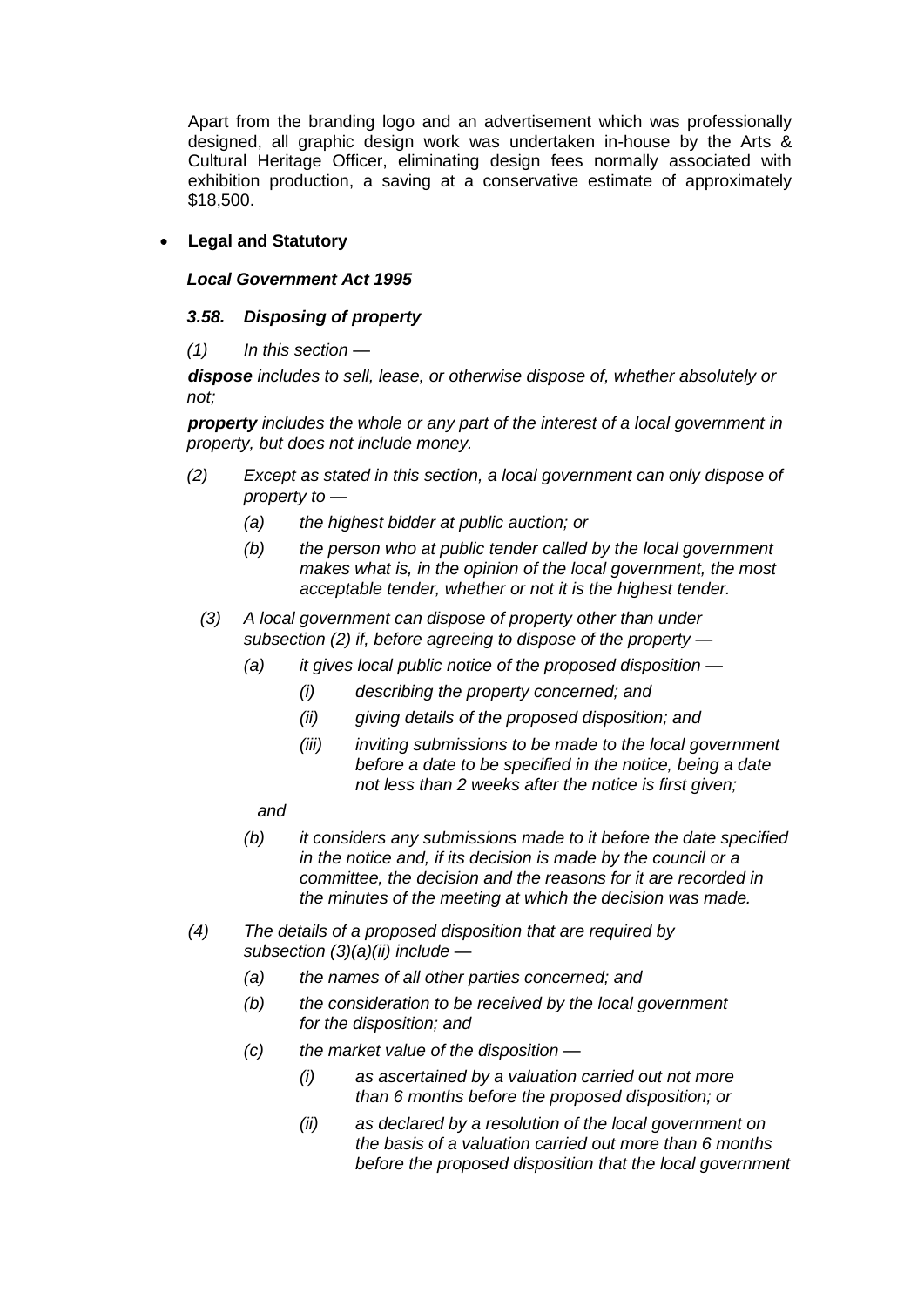*believes to be a true indication of the value at the time of the proposed disposition.*

- *(5) This section does not apply to —*
	- *(a) a disposition of an interest in land under the Land Administration Act 1997 section 189 or 190; or*
	- *(b) a disposition of property in the course of carrying on a trading undertaking as defined in section 3.59; or*
	- *(c) anything that the local government provides to a particular person, for a fee or otherwise, in the performance of a function that it has under any written law; or*
	- *(d) any other disposition that is excluded by regulations from the application of this section.*

#### *Local Government (Functions and General) Regulations 1996*

- *30. Dispositions of property excluded from Act s. 3.58*
- *(3) A disposition of property other than land is an exempt disposition if — (a) its market value is less than \$20 000.*

#### • **Risk related**

Officers have not identified any risks associated with presentation of this report for Council.

#### • **Workforce Implications**

Officers acknowledge that this was a very ambitious project not matched by [especially human] resources available. The success of obtaining an Anzac Local Centenary Grant in 2015 at a time of flux within the Shire consolidated plans for a major exhibition, yet shortly afterwards staff and management changes occurred and less time or human resources were available to undertake research and planning than was originally envisaged. Better project management processes were introduced with new Shire management in 2016 and some aspects of the original concept were cut and more volunteer assistance recruited.

The reality was that much of the work was eventually undertaken by volunteers and staff in unpaid volunteer time and limited staff time was available for other projects during 2017-18.

Set up time was exceptionally tight as the Town Hall was required for another major event during the planned set-up period.

Additional staff time for the assistance of Depot staff to transport museum showcases to and from storage etc had not been adequately costed in the grant application, necessitating drawing from the Museum budget for this aspect.

Lunchtime closure of the Visitor Centre [and therefore the Town Hall] proved impossible as visitors wouldn't leave at 12.30pm at weekends. Museum volunteers then worked in pairs [as necessary for OH&S] to invigilate the exhibition during weekend lunchtimes whilst the Visitor Centre was closed, to keep the Town Hall open.